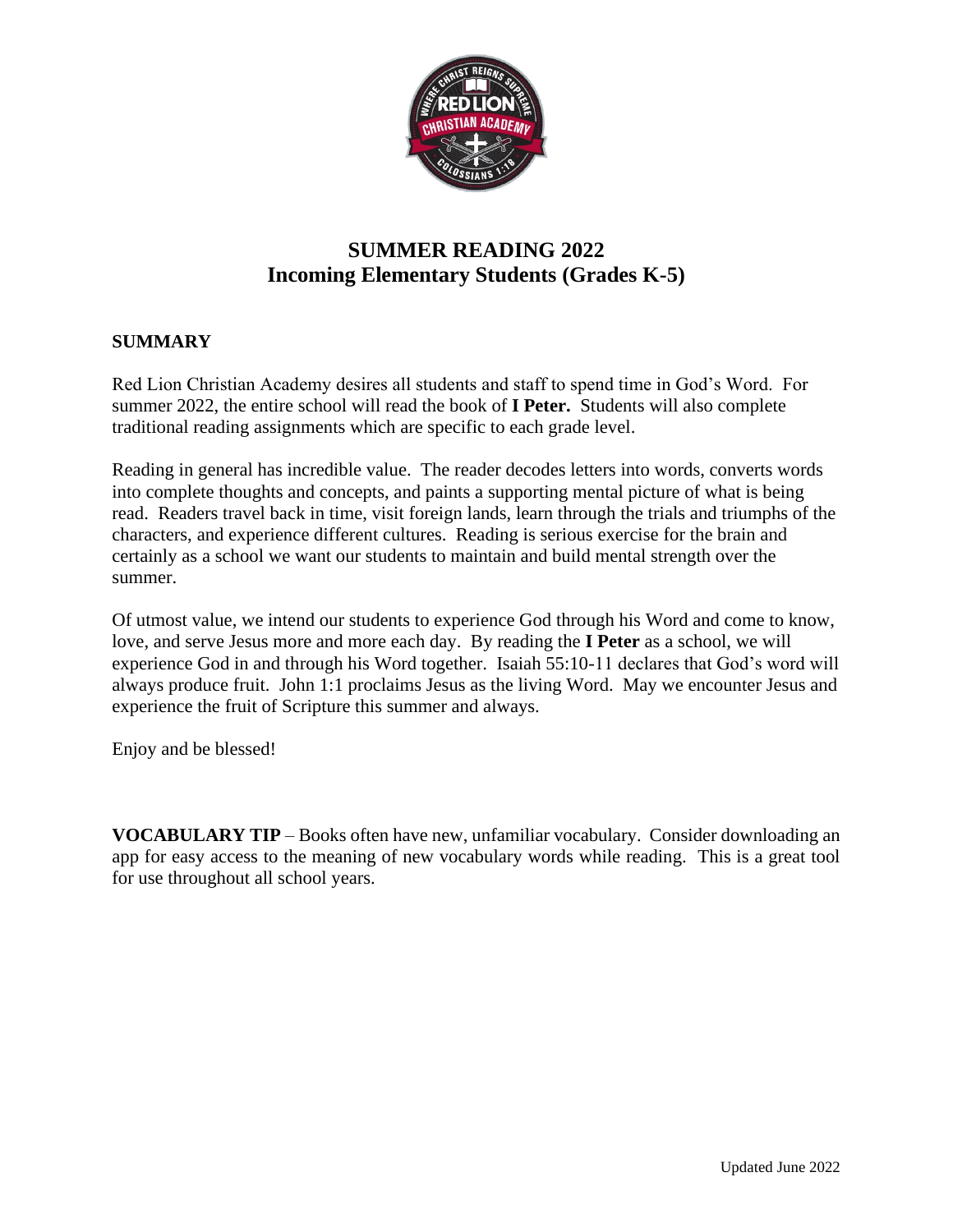## **OVERVIEW OF REQUIREMENTS**

### 1. Bible Reading

Read **I Peter** – preferably as a family. Some children will be familiar with what they read however the passages may be hard to understand. Help explain passages but be encouraged that it is the Holy Spirit that brings true understanding to each individual believer, and this occurs in God's perfect time. Be on the lookout for a passage that has special meaning to your child as this is what will be used for the bible worksheet (see below). The ESV is the preferred Bible for Red Lion students but please feel free to read through the Bible in the version preferred by your family for this assignment.

### 2. Bible Worksheet

As students read, have them select one passage that is special and stands out to them. Use this passage to complete the attached worksheet. Students must submit this completed worksheet to their teacher on the **first day of school**. It will be the first bible project grade and will be equal to a **test grade**. Points will be deducted for assignments turned in late. Grade appropriate content, effort, and neatness will count in the writing and drawing sections.

### 3. Traditional Summer Reading

Incoming first through fifth grade students will read two books. One will be "Teacher's Choice" and the second will be "Student's Choice."

- Student's Choice Students will complete a supporting project/writing assignment as defined by grade level. Students must submit their traditional summer reading assignments on the **first day of school**. It will count for one language arts **test grade**. Points will be deducted for assignments turned in late. Grade appropriate content, effort, and neatness will count.
- Teacher's Choice The first week of school, teachers will do activities from the book as well as give a test. The test will include elements of setting, characters, plot, resolution, and your personal opinion about the book.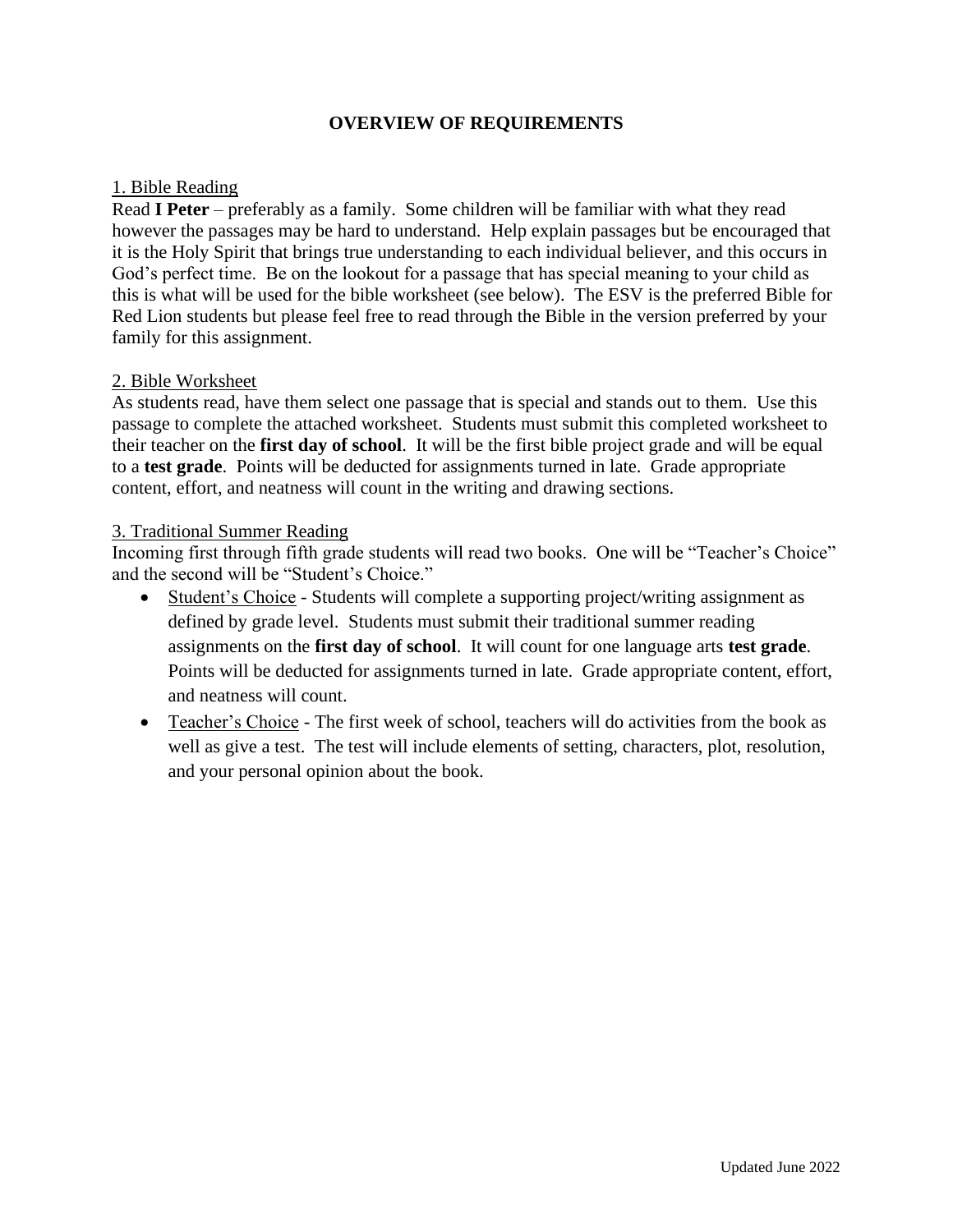## **BIBLE WORKSHEET – Summer Reading (1st -5 th grades)**

**Directions:** Select one passage found in the **I Peter**. Use this passage to answer the following questions and draw a picture of the passage on an 8 ½ x 11" piece of paper. Remember to put your name on the drawing. Grade appropriate content, effort, and neatness counts.

### **Title/Brief Description of Passage:**

**Verses:** 

**Where did this passage take place?** 

**Who are the main characters in this passage?**

**What made this passage special to you?**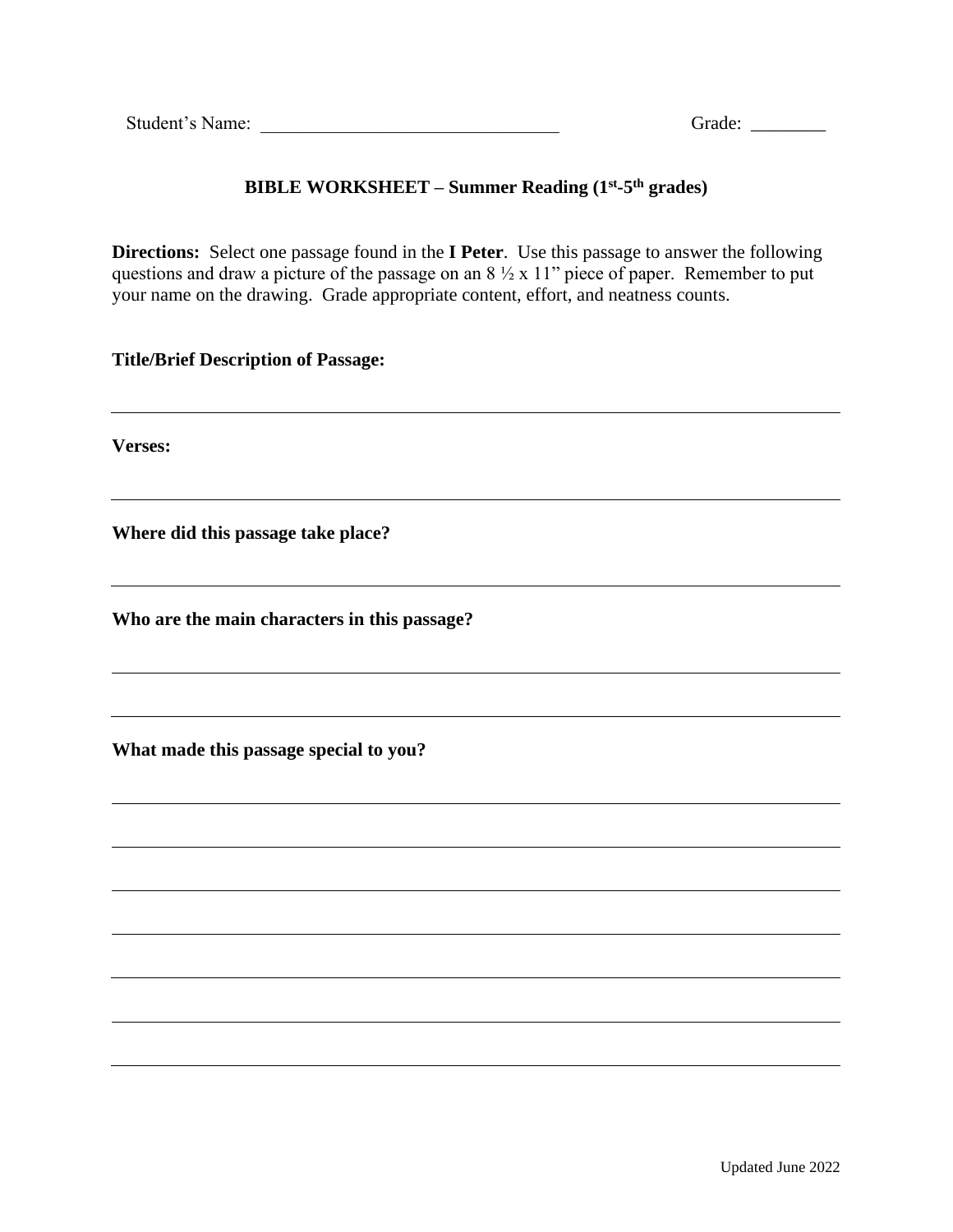**Summarize what happened in five to seven nicely written sentences (incoming 4th -5 th graders only):**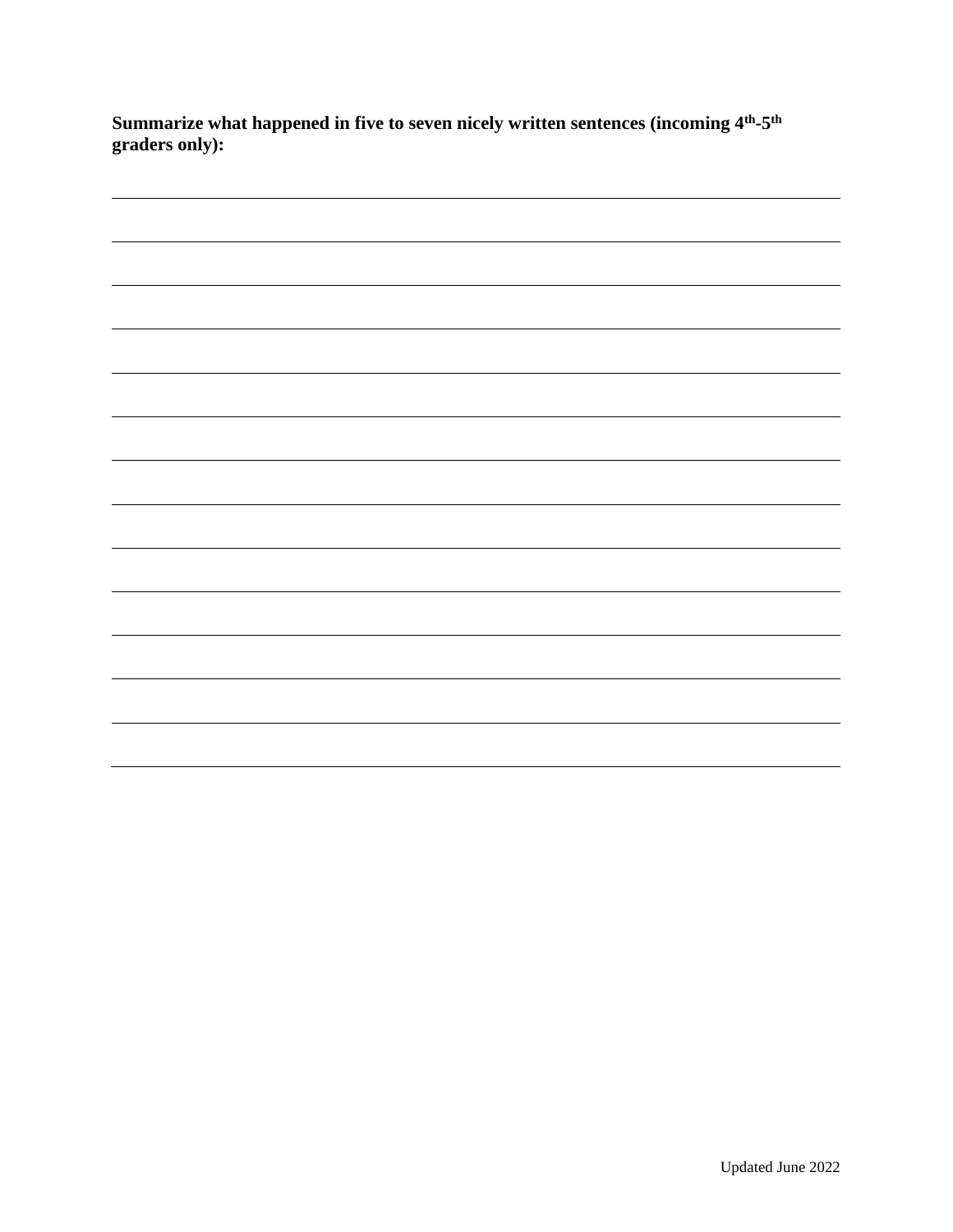## Summer Reading – Incoming Kindergarten Students

Incoming kindergarten students must read at least one book per month in June, July, and August.

#### Suggested book list:

Llama Llama Red Pajamas by Anna Dewdney Fox in Sox by Dr. Seuss Alphabet Under Construction by Denise Fleming Chicka Chicka Boom Boom by Bill Martin Jr. Pete the Cat: Rocking in My School Shoes by James Dean The Night Before Kindergarten by Natasha Wing Naughty Little Monkeys by Jim Aylesworth Counting Crocodiles by Judy Sierra Alphabet Adventure by Audrey Wood Miss Bindergarten Gets Ready for Kindergarten by Joseph Slate Rhyming Dust Bunnies by Jan Thomas How Do Dinosaurs Count to Ten? by Jane Yolen Eating the Alphabet by Louis Ehlert Rainbow Fish by Marcus Pfister The Kissing Hand by Audrey Penn Bob Books (set 1)

Sight Words: In addition to reading, create flashcards with the following sight words. Review a portion of the words throughout the summer for 3 to 5 minutes at a time, a few times per week. These words will be encountered frequently in kindergarten.

| a    | do    |        | my   | that   |
|------|-------|--------|------|--------|
| am   | down  | in     | not  | the    |
| and  | find  | 1S     | one  | three  |
| are  | for   | it     | of   | to     |
| at   | funny | jump   | play | two    |
| away | go    | like   | red  | up     |
| big  | have  | little | run  | we     |
| blue | he    | look   | said | where  |
| can  | help  | make   | see  | yellow |
| come | here  | me     | she  | you    |

Finally, incoming kindergarten students must be able to:

Recognize and name all 26 letters, upper and lower case, and their sounds Recognize numbers  $1 - 30$ Be able to write their first name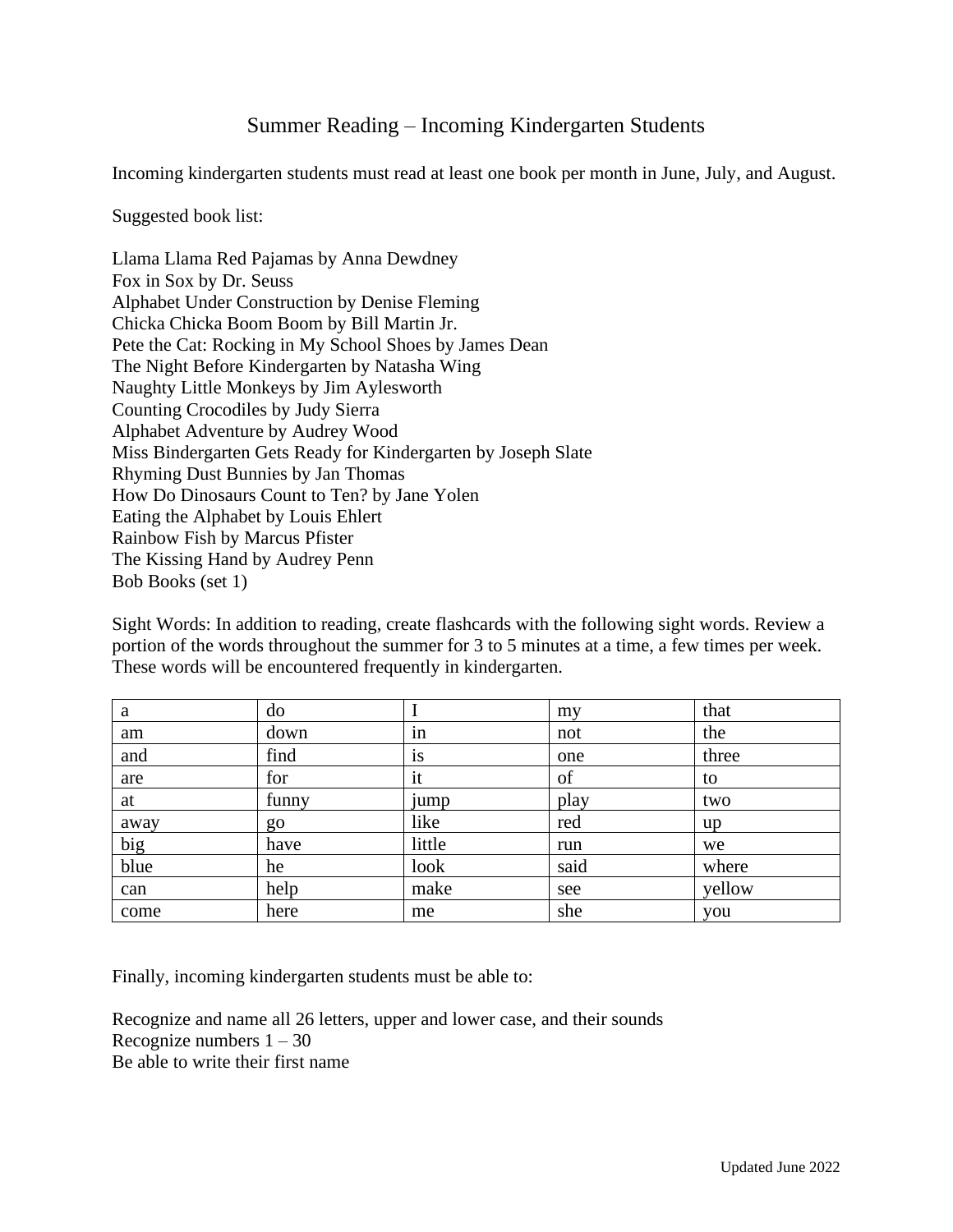## Summer Reading - Incoming first grade students

**Directions:** Incoming first grade students must read at least three books from the collections below and complete a book report using attached template. Parents – please encourage your child to read as much as possible. The first grade teachers recommend these series of books for their various reading levels, subject matters, and easy access at libraries/stores. This will be the first reading grade and will be equal to a **test grade**. Points will be deducted for assignments turned in late. Happy reading!

I Can Read book collections:

- Pete the Cat
- Paddington
- Frog and Toad and friends
- Amelia Bedelia
- Pinkalicious
- Fancy Nancy
- Splat the Cat

**Dolch Sight Words:** In addition to reading, create flashcards with the following "Dolch Sight Words". Review a portion of the words throughout the summer for three to five minutes at a time, a few times per week. These words will be encountered frequently in first grade reading. Students may also continue to review the sight words learned during kindergarten at Red Lion Christian Academy.

| <b>Pre-Primer</b> |        |        | <b>Primer</b> | <b>First</b> |       |
|-------------------|--------|--------|---------------|--------------|-------|
| a                 | blue   | are    | all           | after        | again |
| and               | can    | ate    | am            | an           | any   |
| away              | down   | be     | at            | ask          | as    |
| big               | find   | brown  | black         | could        | by    |
| come              | funny  | but    | did           | every        | give  |
| for               | go     | came   | four          | fly          | had   |
| help              | here   | do     | get           | from         | her   |
|                   | little | eat    | have          | going        | him   |
| in                | look   | good   | he            | has          | his   |
| is                | make   | into   | like          | how          | just  |
| it                | nine   | must   | new           | jump         | know  |
| me                | not    | now    | no            | let          | live  |
| my                | one    | out    | on            | old          | may   |
| play              | orange | pretty | our           | put          | of    |
| see               | purple | ran    | please        | round        | once  |
| three             | red    | ride   | saw           | take         | open  |

## **DOLCH SIGHT WORDS**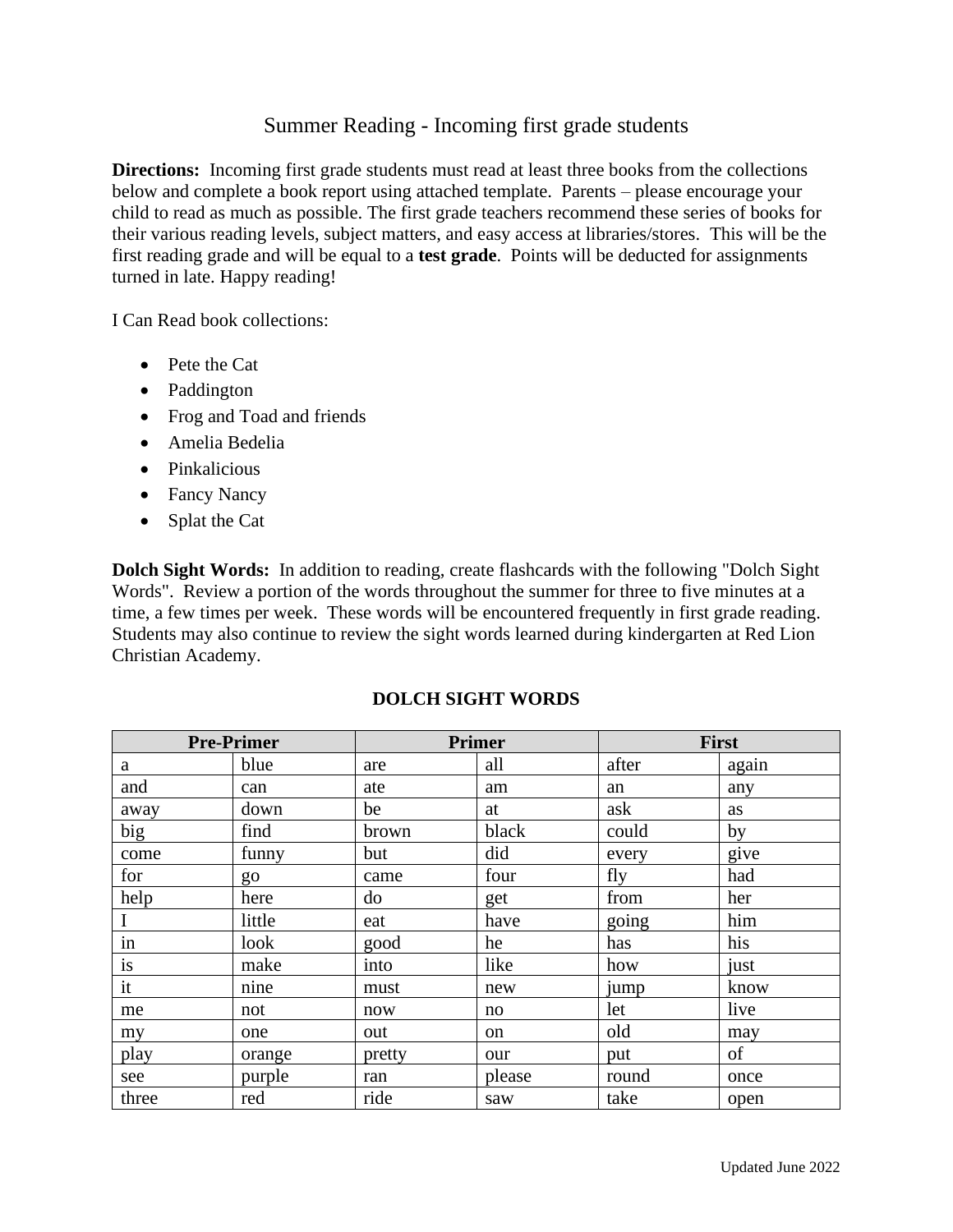| to  | run    | she   | say  | thank | over |
|-----|--------|-------|------|-------|------|
| up  | said   | soon  | SO.  | think | some |
| we  | the    | there | that | warm  | stop |
| you | two    | they  | this | when  | them |
|     | where  | under | too  |       | then |
|     | yellow | was   | want |       | walk |
|     |        | went  | well |       | were |
|     |        | white | what |       |      |
|     |        | will  | who  |       |      |
|     |        | with  | yes  |       |      |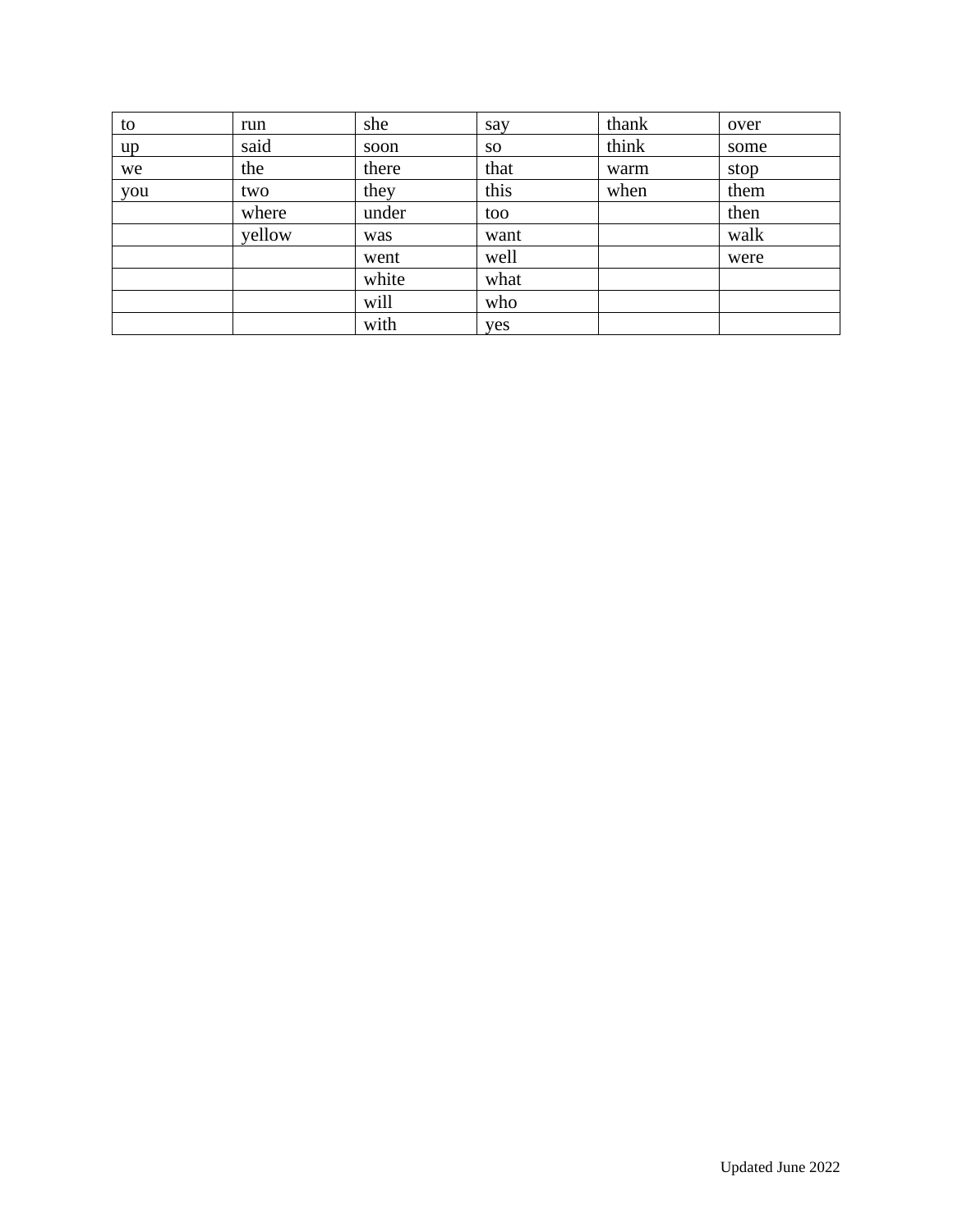

Write one sentence about the book.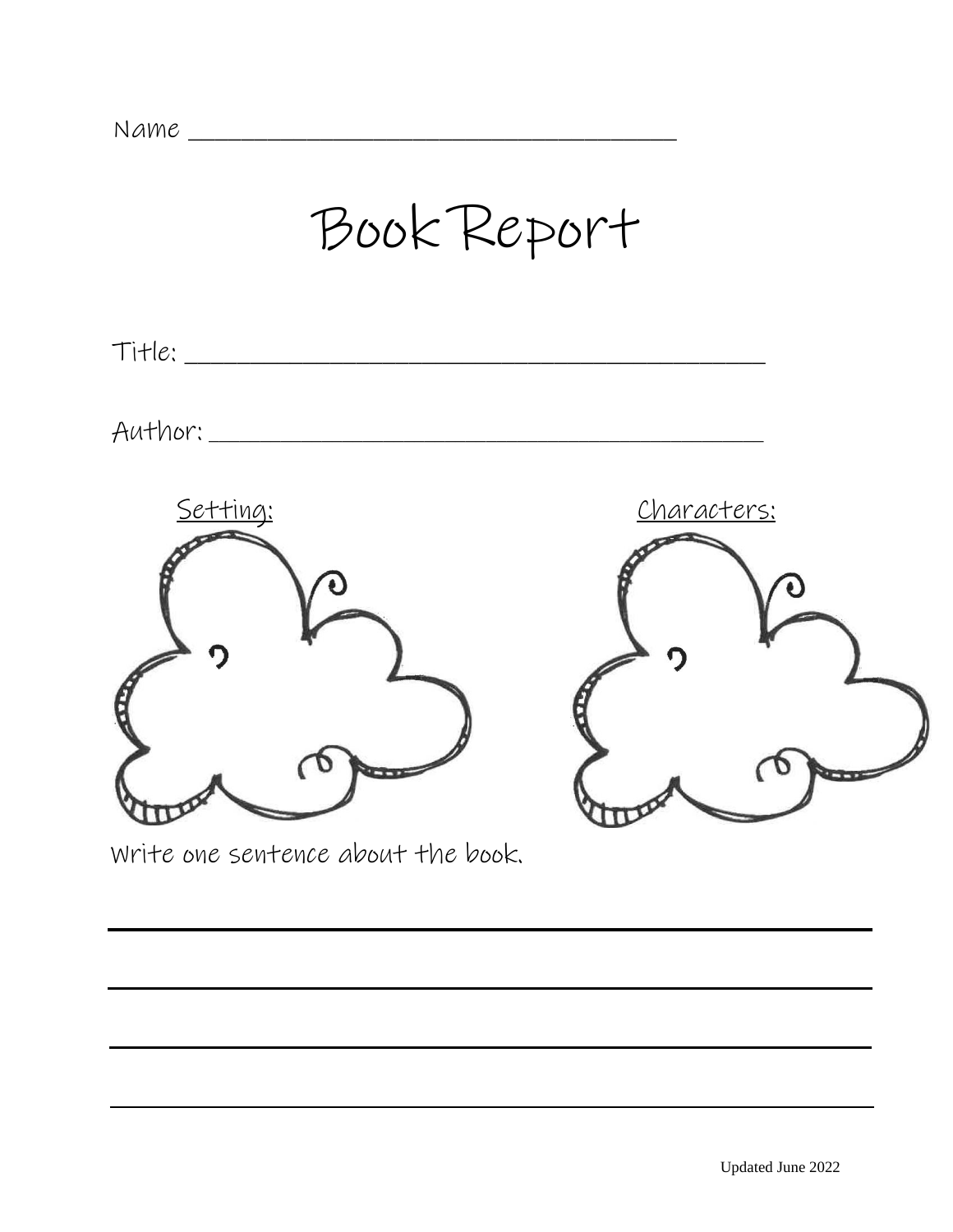## Summer Reading – Incoming second grade students

**Directions:** Incoming second grade students must read two books over the summer. One of the books will be teacher's choice and one student's choice. Complete the attached story map for the student's choice. Return to your teacher the first day of school. This will be the first Reading grade and will be equal to a **test grade**. Points will be deducted for assignments turned in late. Grade appropriate content, effort, and neatness will count in the writing section. Happy reading!

#### **Teacher's Choice:**

Incoming second grade students must read Absent Author by Ron Joy (part of the A-Z mystery series). The first week of school, teachers will do activities from the book as well as give a test. The test will include elements of setting, characters, plot, resolution, and your personal opinion about the book.

#### **Student's Choice:**

Incoming second grade students must read one book from the list below and complete the following story map for the book they read. The story map worksheet must be submitted on the first day of school.

**Story Map Instructions:** 1) Write the title and author of the book. 2) Think about how to retell the story in pictures. 3) Decide on three key events. They should retell the beginning, middle, and ending of the story. 4) Draw a picture for each event in the order it occurred. 5) Write a complete sentence about each picture.

#### **Easy Chapter Books**

Amelia Bedelia (Series) by Peggy Parish Flat Stanley (Series) by Jeff Brown Freckle Juice by Judy Blume Frog and Toad by Arnold Lobel Henry and Mudge (Series) by Cynthia Rylant Little Bear by Else Holmelind Minarik Nate the Great (Series) by Marjorie Weinman Sharmat

### **Chapter Books**

A to Z Mystery (Series) by Ron Roy Dear America (Series) The Cul-de-sac Kids (Series) by Beverly Lewis The House on Walenska Street by Charlotte Herman The Littles (Series) by John Lawrence Peterson, Little Pear by Eleanor F. Lattimore Magic Tree House (Series) by Mary Pope Osborne The Boxcar Children (Series) by Gertrude Warner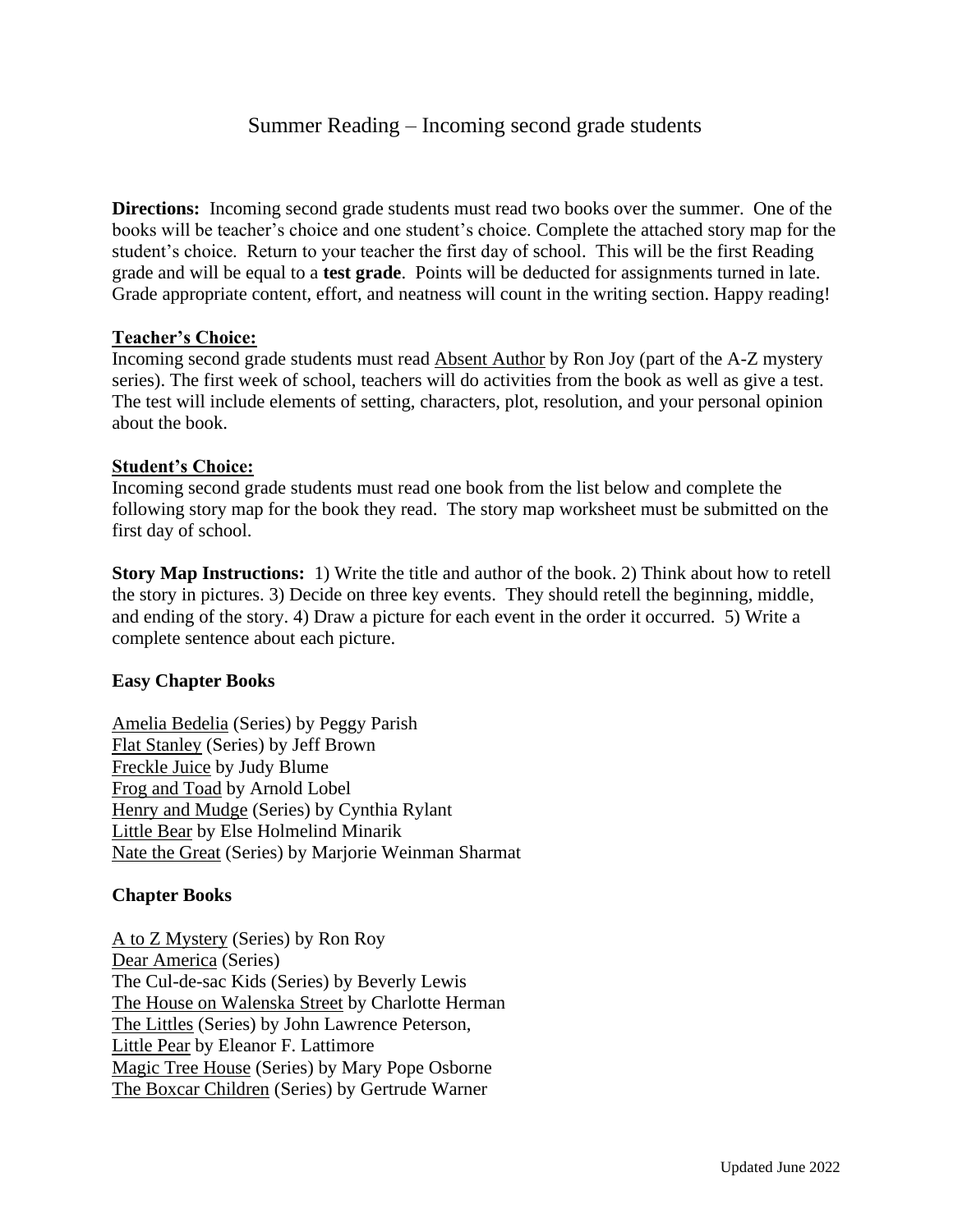## **STORY MAP - SECOND GRADE**

| ,我们也不会有什么。""我们的人,我们也不会有什么?""我们的人,我们也不会有什么?""我们的人,我们也不会有什么?""我们的人,我们也不会有什么?""我们的人 |  |
|----------------------------------------------------------------------------------|--|
| Beginning                                                                        |  |
|                                                                                  |  |
|                                                                                  |  |
|                                                                                  |  |
|                                                                                  |  |
|                                                                                  |  |
|                                                                                  |  |
|                                                                                  |  |
|                                                                                  |  |
| Middle                                                                           |  |
|                                                                                  |  |
|                                                                                  |  |
|                                                                                  |  |
|                                                                                  |  |
|                                                                                  |  |
|                                                                                  |  |
|                                                                                  |  |
| End                                                                              |  |
|                                                                                  |  |
|                                                                                  |  |
|                                                                                  |  |
|                                                                                  |  |
|                                                                                  |  |
|                                                                                  |  |
|                                                                                  |  |
|                                                                                  |  |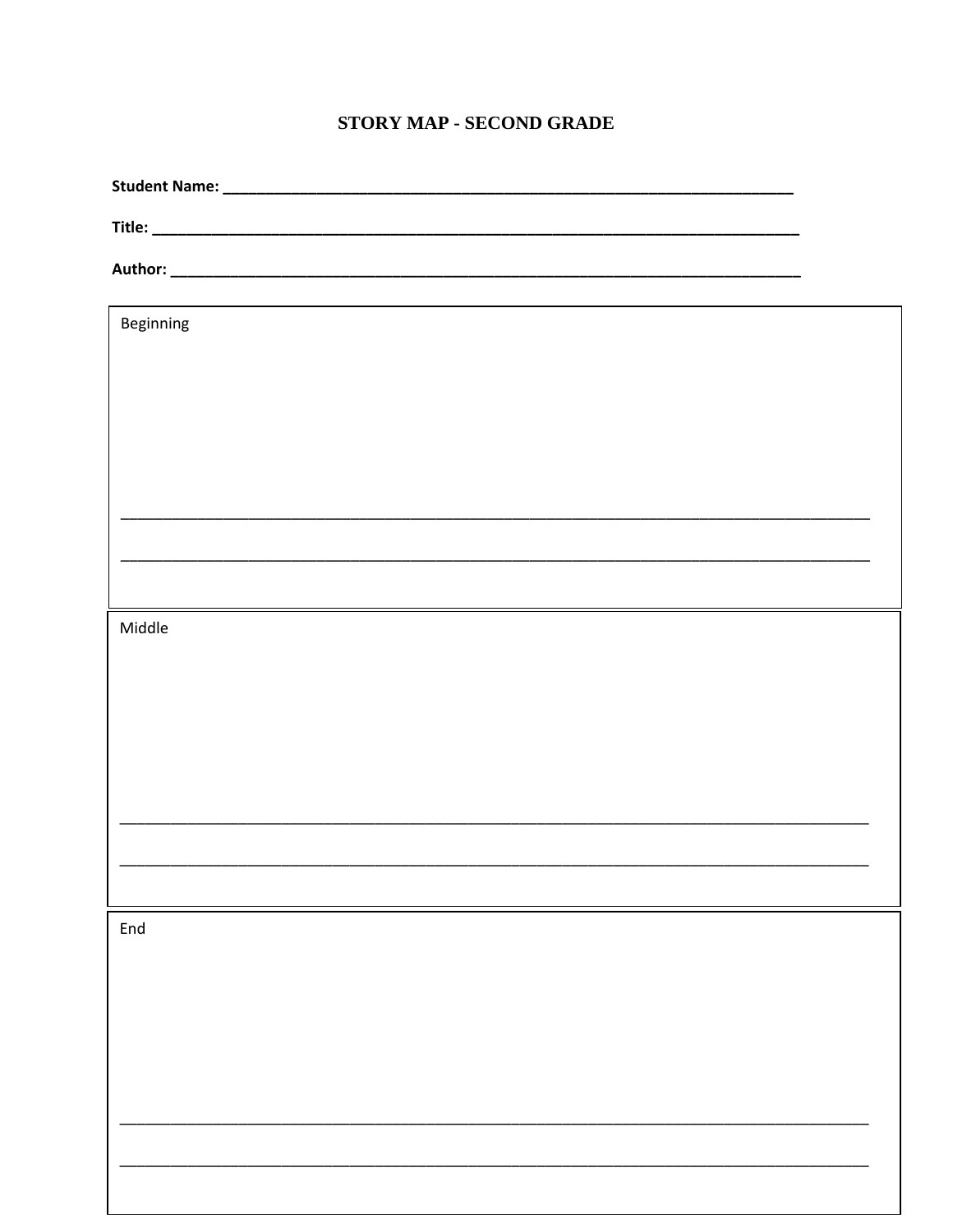## Summer Reading – Incoming third grade students

**Directions:** Incoming third grade students must read two books over the summer. One of the books will be teacher's choice and one student's choice. Complete the attached story map for the student's choice and return to your teacher the first day of school. This will be the first Reading grade and will be equal to a test grade. Points will be deducted for assignments turned in late. Grade appropriate content, effort, and neatness will count in the writing section. Happy reading!

**Teacher's Choice:** Incoming third grade students must read Freckle Juice by Judy Blume. The first week of school, teachers will do activities from the book as well as give a test. The test will include elements of setting, characters, plot, resolution, and your personal opinion about the book.

**Student's Choice:** Incoming third grade students must read one book from the list below and complete the following story map for the book they read. The story map worksheet must be submitted on the first day of school.

#### **Story Map Instructions:**

- 1. Write the title and author of the book.
- 2. Note the setting (the location and time frame in which the story takes place).

3. List the main characters and give a brief description of each one (ie: Nate the Great - a boy who enjoys solving mysteries, Nate- a boy who follows Oliver, Sludge - Oliver's dog).

4. Note the problem presented in the story (ie: Finding the missing beach bag).

5. Note the solution. What is the outcome of the story? How do the main characters solve the problem? I.e.: Nate and Oliver retrace their steps, look for clues, and interview characters until the beach bag is found.

6. Note your personal opinion. Would you recommend the book?

7. Draw a picture of one scene from the story.

#### **Book Options:**

Henry Huggins by Beverly Cleary The Mouse and the Motorcycle by Beverly Cleary I Survived (Series) by Lauren Tarshis A to Z Mysteries (Series) by Ron Roy Dear America (Series) The Matchlock Gun by Walter D. Edmonds Junie B. Jones (Series) by Barbara Park Tales of a Fourth Grade Nothing by Judy Blume The Skippack School by Marguerite de Angeli Toliver's Secret by Esther Wood Brady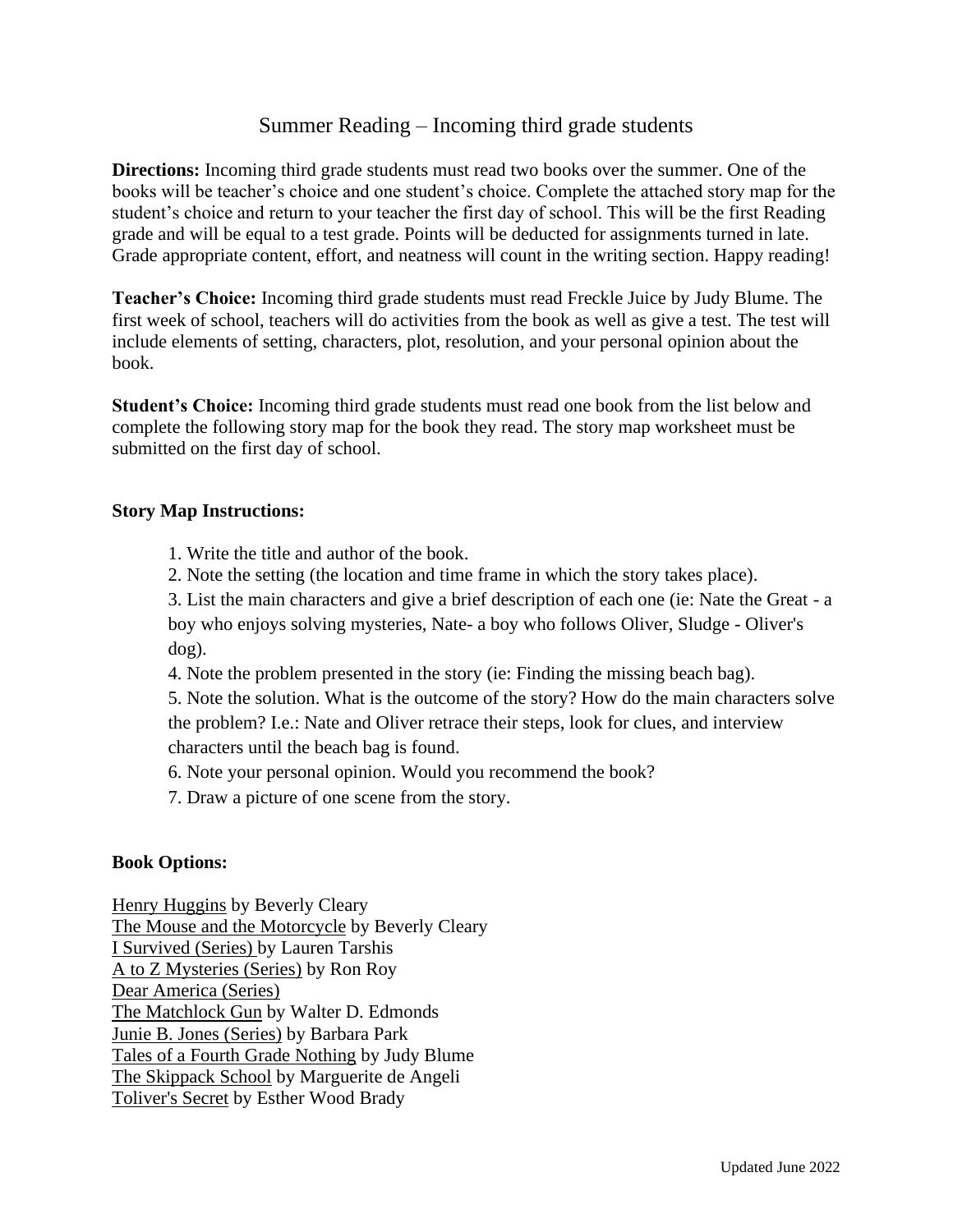## **STORY MAP - THIRD GRADE**

| Draw a scene from the book |            |  |
|----------------------------|------------|--|
|                            |            |  |
| Setting                    | Characters |  |
| Problem                    | Solution   |  |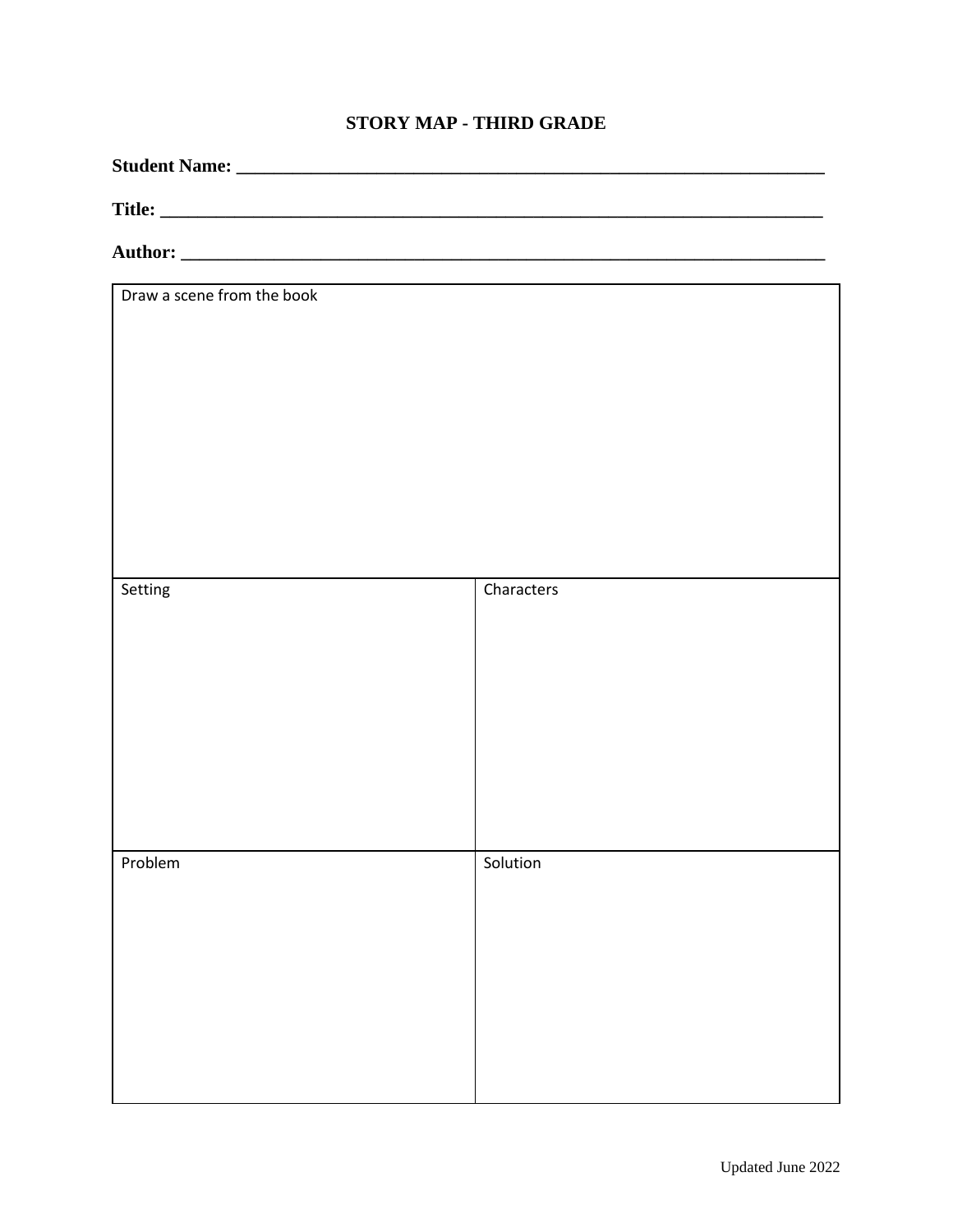## Summer Reading – Incoming fourth grade students

Directions: Incoming fourth grade students must read two books over the summer. One of the books will be teacher's choice and one student's choice. Complete the PowerPoint presentation for the student's choice book and send the presentation to your teacher by email or turn in a flash drive on the first day of school. This will be the first Reading grade and will be equal to a test grade. Points will be deducted for assignments turned in late.

Grade appropriate content, effort, and neatness will count in the writing section. Happy reading!

### **Teacher's Choice:**

Incoming fourth grade students must read The Lemonade War by Jacqueline Davis. The first week of school, teachers will do activities from the book as well as give a test. The test will include elements of setting, characters, plot, resolution, and your personal opinion about the book.

### **Student's Choice:**

Incoming fourth grade students must read one book from the list below and complete a PowerPoint presentation. Project must be submitted on the first day of school.

Book Options:

Chronicles of Narnia by C.S. Lewis: Any book in the series Little House on the Prairie by Laura Ingalls Wilder Mountain Born by Elizabeth Yates My Fox Ate My Homework by David Blaze Robert Fulton Boy Craftsman by Marguerite Henry Tale of Despereaux by Kate DiCamillo The Hundred Dresses by Eleanor Estes The Perilous Road by William O. Steele Understood Betsy by Dorothy Canfield Fisher

## FOURTH GRADE POWERPOINT PROJECT

• Create a PowerPoint presentation giving an overview of the novel (5-7 slides). Except for the introduction and conclusion, slides should be mainly visual presentations with only some text. Slides should engage the audience (other students and the teacher) with graphics that tell about the story.

- Start with a title slide; include title of book, author, student's name and grade.
- Add at least five more slides focusing on the setting, characters, and main events.

• End with a concluding slide which summarizes your opinion of the book, and to whom you would recommend this book and why.

• Write one paragraph (5-7 sentences) explaining the significance of the slides you chose to create. This can be typed or handwritten and will be turned in the first day of school.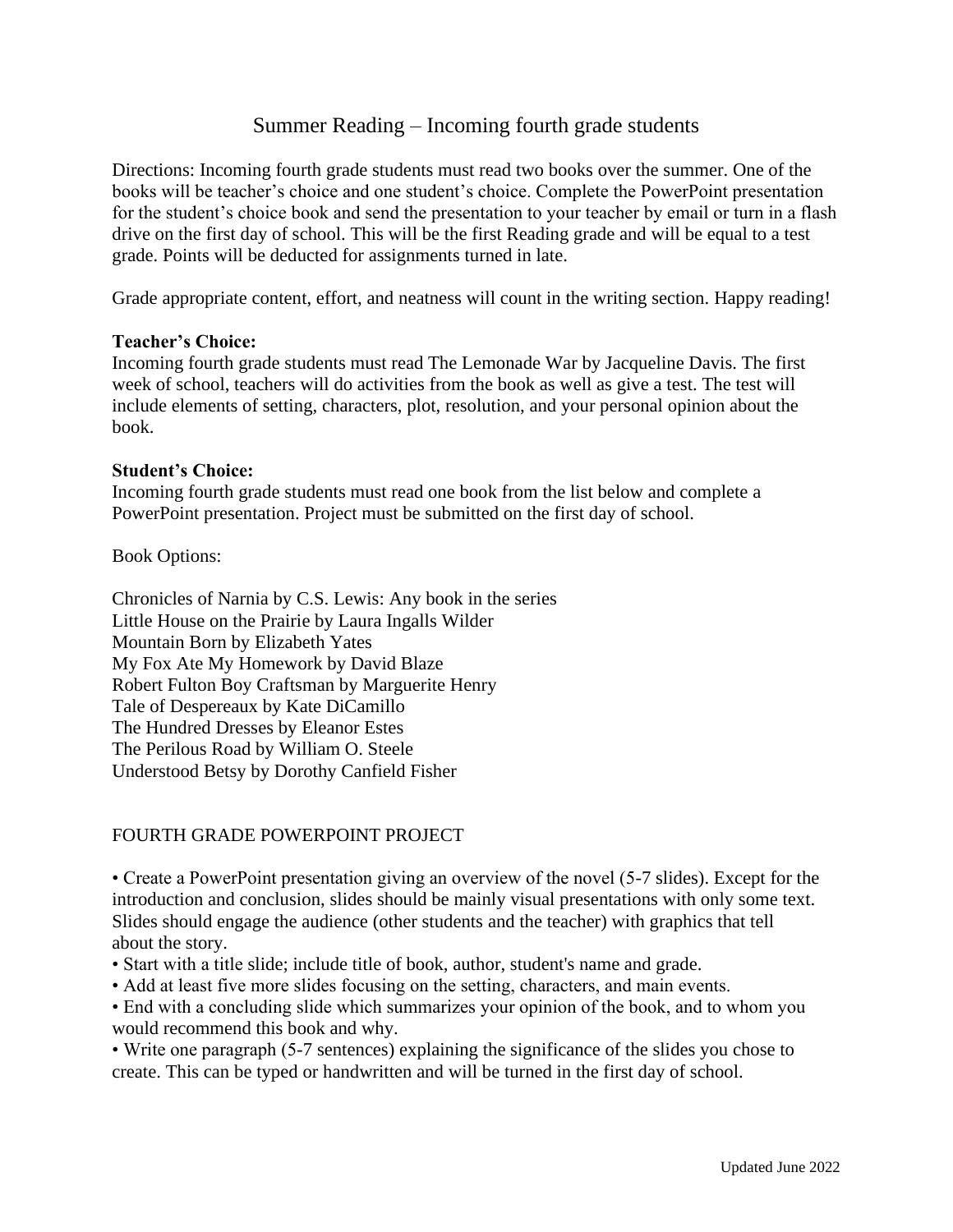## Summer Reading – Incoming fifth grade students

**Directions:** Incoming fifth grade students must read two books over the summer. One of the books will be teacher's choice and one student's choice. This will be the first Reading grade and will be equal to a **test grade**. Points will be deducted for assignments turned in late. Grade appropriate content, effort, and neatness will count in the writing section. Happy reading! Project must be submitted on the **first day of school.**

### **Teacher's Choice:**

Incoming fifth grade students must read Where the Red Fern Grows by Wilson Rawls. Once students have completed reading the book, they then must choose one of the three options for Where the Red Fern Grows. The project is due the first day of school. Students will present their project during the first week of school and will count as a test grade.

#### **Student's Choice:**

The second book is a student self-selected text from the list of books below. The assignment for this book is the BOOK CARD project. This project will also count as a test grade.

## **Project Choices for Required Reading –** *Where the Red Fern Grows*

When you have completed reading this book, choose one of the following three project choices. You will present this to the class during the first week of school. This project will count as a reading test grade.

#### **Option One – Design a new cover!**

- Create a new cover of the book using a different image of the characters or setting that represent essential information.
- Include a one page written reflection on your views of the book, characters, themes, plot, etc. This is the back cover of the book.
- Must be in color, no pencil or eraser markings.
- Your cover and reflections should be on white copy paper.

#### **Option Two – Be a critic! Create a book review**

- Include a summary (characters, settings, problem, solution, theme). This should be no less than one page.
- Rate the book and tell the reader why they should read it. This can be one paragraph.

#### **Option Three – Design a Collage!**

- Create a collage on a poster of pictures/items that represent the elements of the book. The pictures can come from magazines or you can print off images you think represent the text.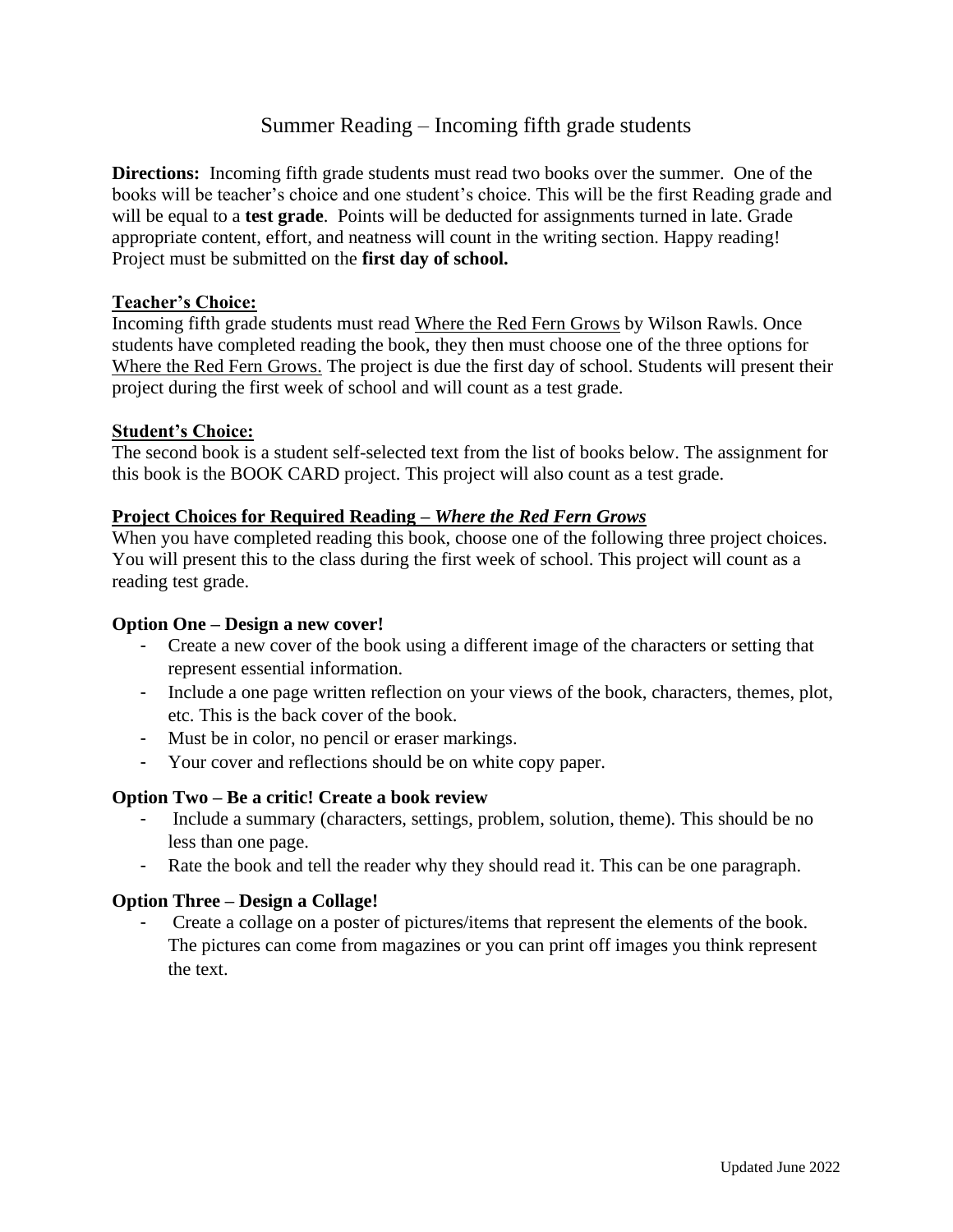## **Student's Choice**

Read one book from the list below and complete **BOOK CARDS.** This assignment is due the **first day of school and will count as a reading test grade.** 

Book Options:

- *Bud, Not Buddy* by Christopher Paul Curtis (Reading level 5.0)
- *Frindle* by Andrew Clements (Reading level 5.4)
- *The One and Only Ivan* by Katherine Applegate (Reading level 4.7)
- *The Rising Tiger* by Kate DiCamillo (Reading level 4.0)
- *The Trumpet of the Swan by E.B. White* (Reading level 5.6)
- *Matilda* by Roald Dahl (Reading level 4.8)
- *Island of the Blue Dolphins* by Scott O'Dell (Reading level 5.4)

## **Book Card Requirements:**

\* These index cards **MUST** be the **large 5x8 inch size.**

\* Write or type on one side of the card only. Students may type their information and glue the typed page onto the index card.

\* Then hole punch the upper **LEFT** corner and put the cards on a lose-leaf binder ring clip. The students must be able to flip the cards to read them.

**#1 – Title Card –** Write the title, underline the title, put the author's name, and your name. Draw and color an illustration that represents the book

**#2 – Setting Card –** Write at least 4 sentences to describe the setting/settings of your book. HINT!! – The setting is the time and place of the story. Is it set a long time ago or now? Does it take place in another country or in an imaginary place? How much time passes in the story  $-A$ day? A year? A lifetime?

**#3 – Plot Summary Card –** Summarize the main events of the book. Write at least 8 – 12 complete sentences.

HINT!! The plot is what happens. You want to summarize what the story is mostly about. What is the main event or conflict? What things lead up to it? What happens as a result? How does the story end?

**#4 – Character Card –** List the major characters by name and write a 1 or 2 sentence description of each character.

HINT!! – The characters are who the story is about. The main character is called the protagonist. Who are the other important characters? Do they help or hinder the protagonist? Is there an antagonist? Why are they important?

**#5 – Conflict Card –** Explain the MAIN conflict of the book and tell how it is resolved in 4 - 5 sentences.